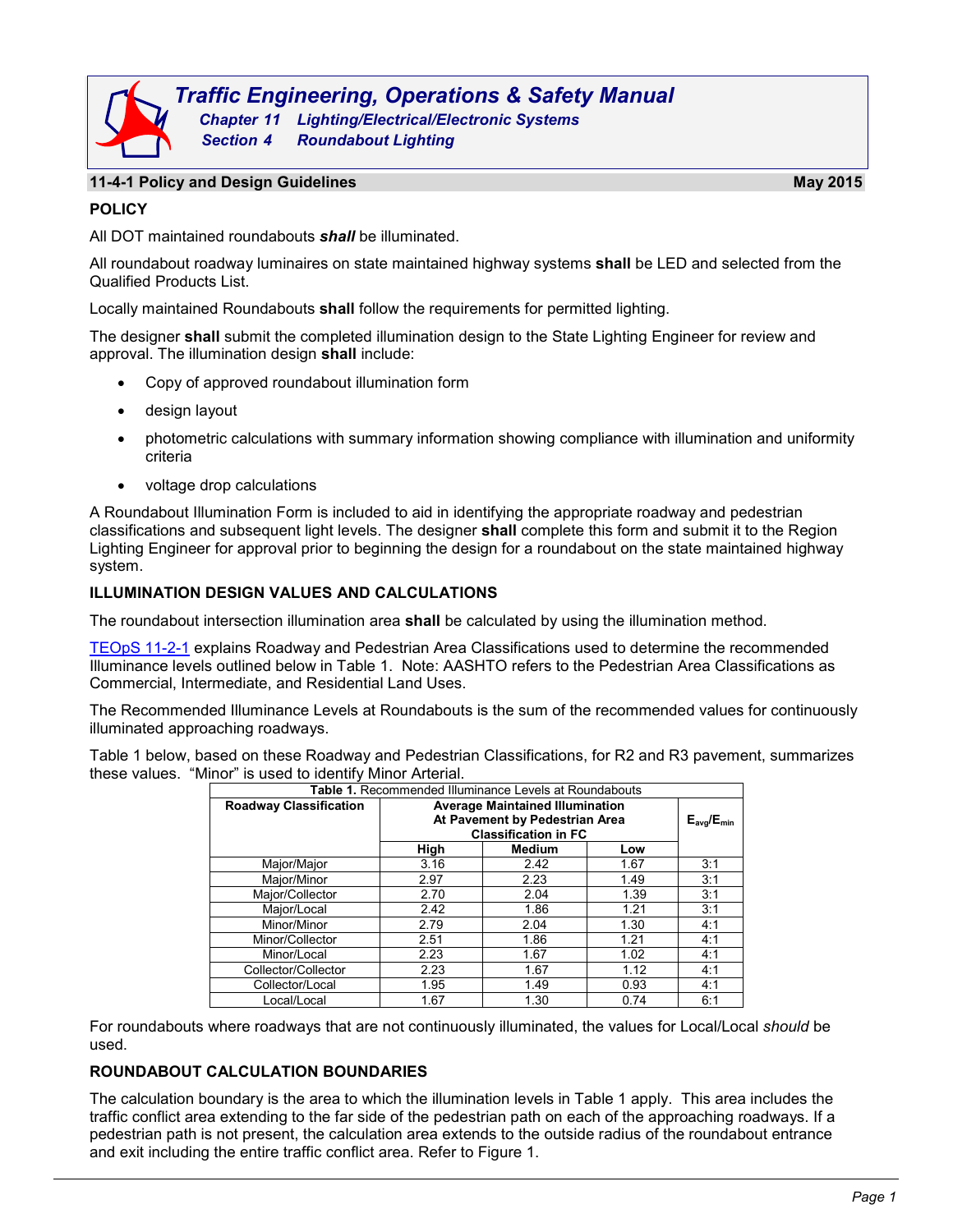

### **Figure 1.** Roundabout Illumination Calculation Boundary

# **EQUIPMENT PLACEMENT**

Light poles *should* be located according to these considerations:

- Minimize the impedance of roundabout approach signage sight lines.
- Place lighting poles on the right hand perimeter just upstream of entrance and exit points.
- Use Engineering judgment to determine appropriate light pole locations and at locations that *may* be too close to errant vehicle paths. In some instances it *may* be necessary to place light poles in larger splitter islands in order to provide good pedestrian recognition.
- Coordinate all clear zone issues with Project Engineer.

Figure 2 below illustrates basic pole placement.





### **TRANSITION LIGHTING**

Transition lighting *should* be provided at all roundabouts requiring illumination where the approach roads are not illuminated, and have posted speeds greater than or equal to 35 mph. Transition lighting is implemented to allow the users eyes to adjust from the non-illuminated to the illuminated roadway surface. This gradual lighting adjustment is accomplished incrementally based on the posted speed of the roadway. Recommended transition lighting distances *should* be based on Table 2.

| able<br>iahtina<br>Lenaths<br>ransition<br>. ar |  |              |    |    |    |    |               |
|-------------------------------------------------|--|--------------|----|----|----|----|---------------|
| Limit (MPH)<br>Sneed<br>то                      |  | $\sim$<br>ას | 35 | 40 | 45 | 50 | --<br>ᅛ<br>JJ |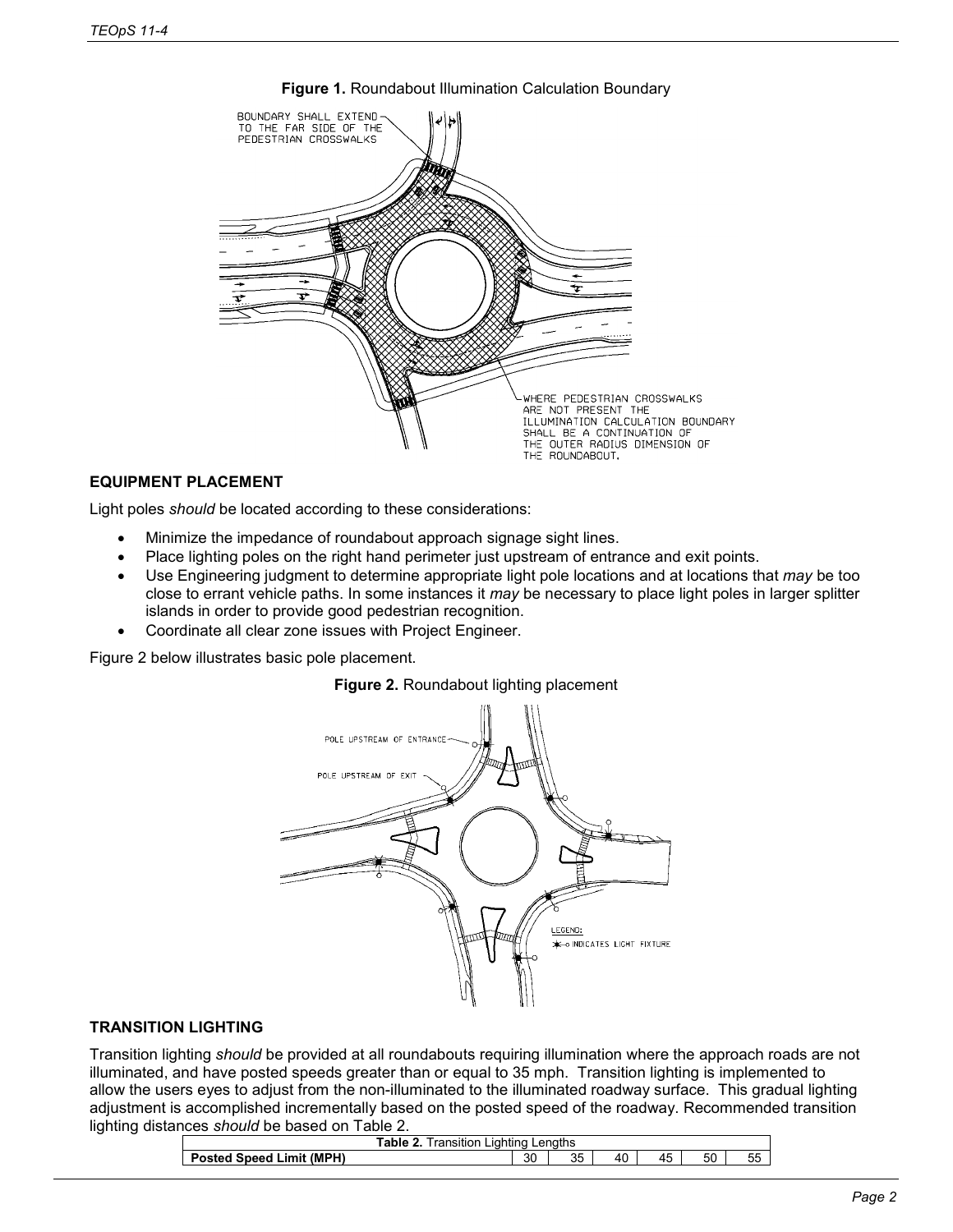| <b>Minimum Transition Lighting Distance (Feet)</b> |  |  | 200 | 250 | 275 | 325 |  |
|----------------------------------------------------|--|--|-----|-----|-----|-----|--|
|----------------------------------------------------|--|--|-----|-----|-----|-----|--|

Transition lighting *should* be measured from the outside limits of the Roundabout calculation boundary as shown in Figure 2.

Transition lighting for Highway On-Off ramps *should* be a minimum 275 feet or as dictated by design speed considerations.

Recommended distances for transition lighting can sometimes extend beyond WisDOT right-of-way. Local municipalities electing not to extend transition lighting to the recommended distance must address this condition in the local agreement.

# **LIGHTING BETWEEN ADJACENT ROUNDABOUTS**

If multiple illuminated roundabouts are placed adjacent to each other, e.g., freeway on/off ramps, the area between the roundabouts *should* be illuminated if the distance is less than or equal to that shown in Table 3. Include transition lighting if applicable. Illumination levels for the span of roadway between the roundabouts **shall** be based on the illumination of the roundabouts.

| <b>Table 3. Roundabout Connection Lighting Distance Requirements</b> |                           |  |  |  |
|----------------------------------------------------------------------|---------------------------|--|--|--|
| <b>Posted Speed Limit (MPH)</b>                                      | If Distance $\leq$ (Feet) |  |  |  |
| 30 mph or less                                                       | 500                       |  |  |  |
| Over 30 mph to 45 mph                                                | 750                       |  |  |  |
| Greater than 45 mph                                                  | 1000                      |  |  |  |

**Figure 3.** Sample transition and connection distance lighting areas



# **SOURCES**

- Design Guide for Roundabout Lighting, DG-19-08, Illuminating Engineering Society of North America (IESNA), 2008.
- Roundabouts: An Informational Guide U.S. Department of Transportation, Federal Highway Administration, June 2000.
- Roadway Lighting Design Guide, American Association of State Highway and Transportation Officials (AASHTO), 2018.
- The Illumination of Roundabout Intersections, Technical Guide Centre d'Etudes des Transports Urbain, France.
- Florida Roundabout Guide, Second Edition, Florida Department of Transportation, May 1998.
- General Guidelines for Lighting Design, Plan Preparation and Highway Lighting by Permit, Illinois Department of Transportation, April 2006.